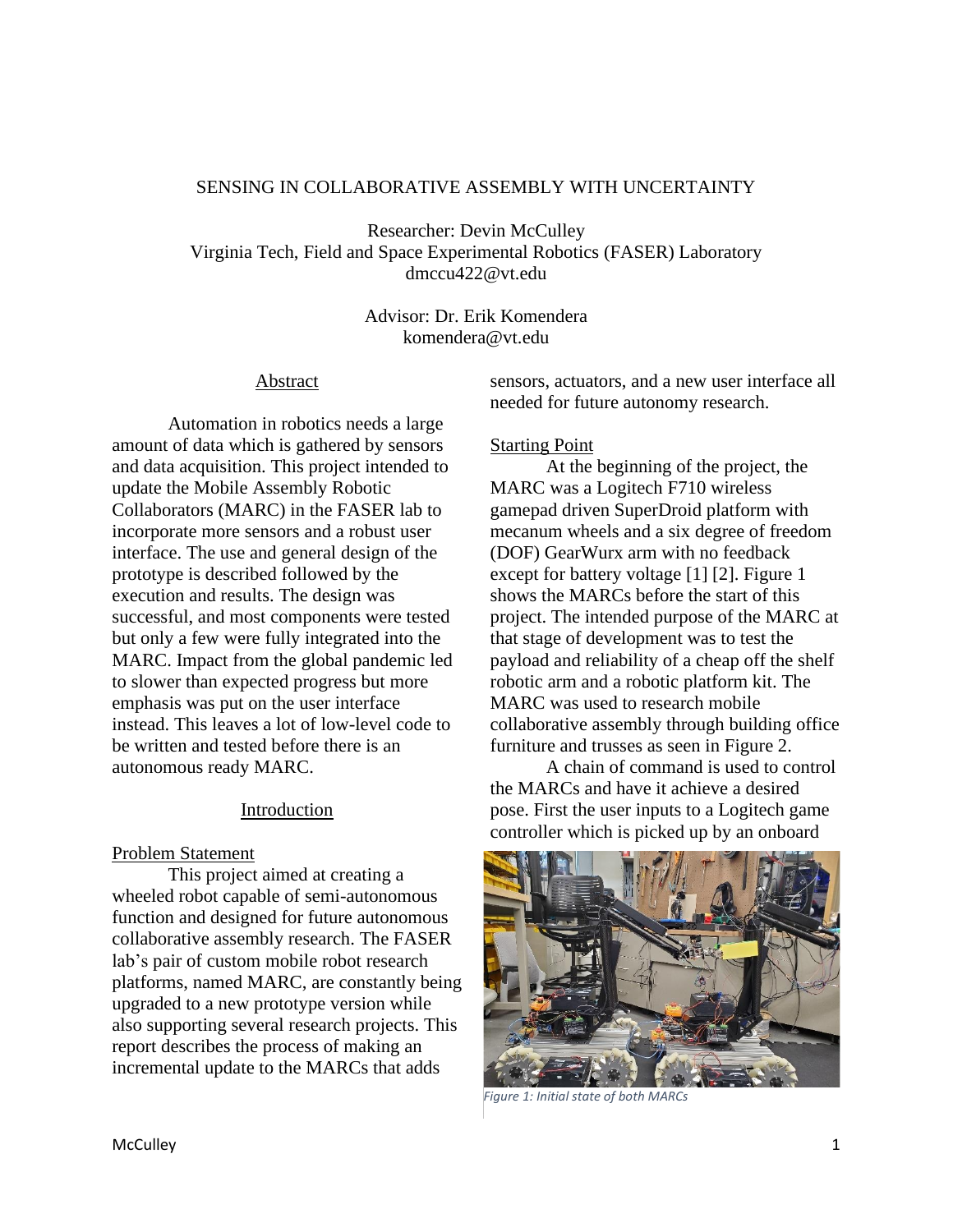

*Figure 2: MARC deflecting a wood truss*



*Figure 3: Arm control hardware (left) and platform control hardware (right)*

Raspberry Pi 3b. The Raspberry Pi is running python and determines what state information to pass along to the subordinate devices based on the user's input mode. The Raspberry Pi passes along commands to the arm and platform's Arduino Uno that tells the desired state of the component. The initial state of the arm and platform control hardware can be seen in Figure 3. These commands are sent with UART through a USB connection and are formatted very simply for a quick response time. Components like grippers and wheels are controlled by velocity while the arm is controlled with joint angles.

The MARCs, in this early stage, had several limitations preventing progress towards autonomy. There was a need for feedback from both the arm and platform about the angle of joints and wheels as well as information about the immediate surroundings to avoid a crash. One downside of the mecanum wheels addressed in this project was the sliding that can happen because of the minimal contact with the ground and low friction. The robot base must be very stable when pushing or lifting a large amount of

weight. The high-level Python code at the start of this project was only capable of driving the robot with a game controller. Any change to the USB port configuration for control hardware would require a minor code change and manually starting the python script once devices were connected and configured.

### Changes to MARC

To be more capable of autonomy, this project added the following things: Teensy 4.0 microcontrollers, encoders to the platform wheels and the arm joints, six ultrasonic distance sensors, and four linear actuators to the platform [3]. The encoders provided angle measurements of all degrees of freedom. The ultrasonic sensors allowed detecting obstacles close to the platform and the linear actuators lifted the MARC off the ground and served as a brake. The positional feedback from the platform's linear actuators was also incorporated in this prototype upgrade.

The python code that previously allowed just controller input was modified to be a command line interface that would allow input through the controller, command line, or over wireless packets from another computer. This interface was also designed to show the user all relevant feedback information and adjust configuration settings without restarting the program. This new user interface was created to be very intuitive, helpful, and user friendly.

# Uses for Updated MARC

The new MARC hardware and software changes are capable of operating with more input modes and provides more feedback. The intention of this prototype update was to allow autonomy when the feedback is provided to an external server that can command the robot. The FASER lab has an OptiTrack motion capture system that can be implemented for additional input to the autonomy server. [4]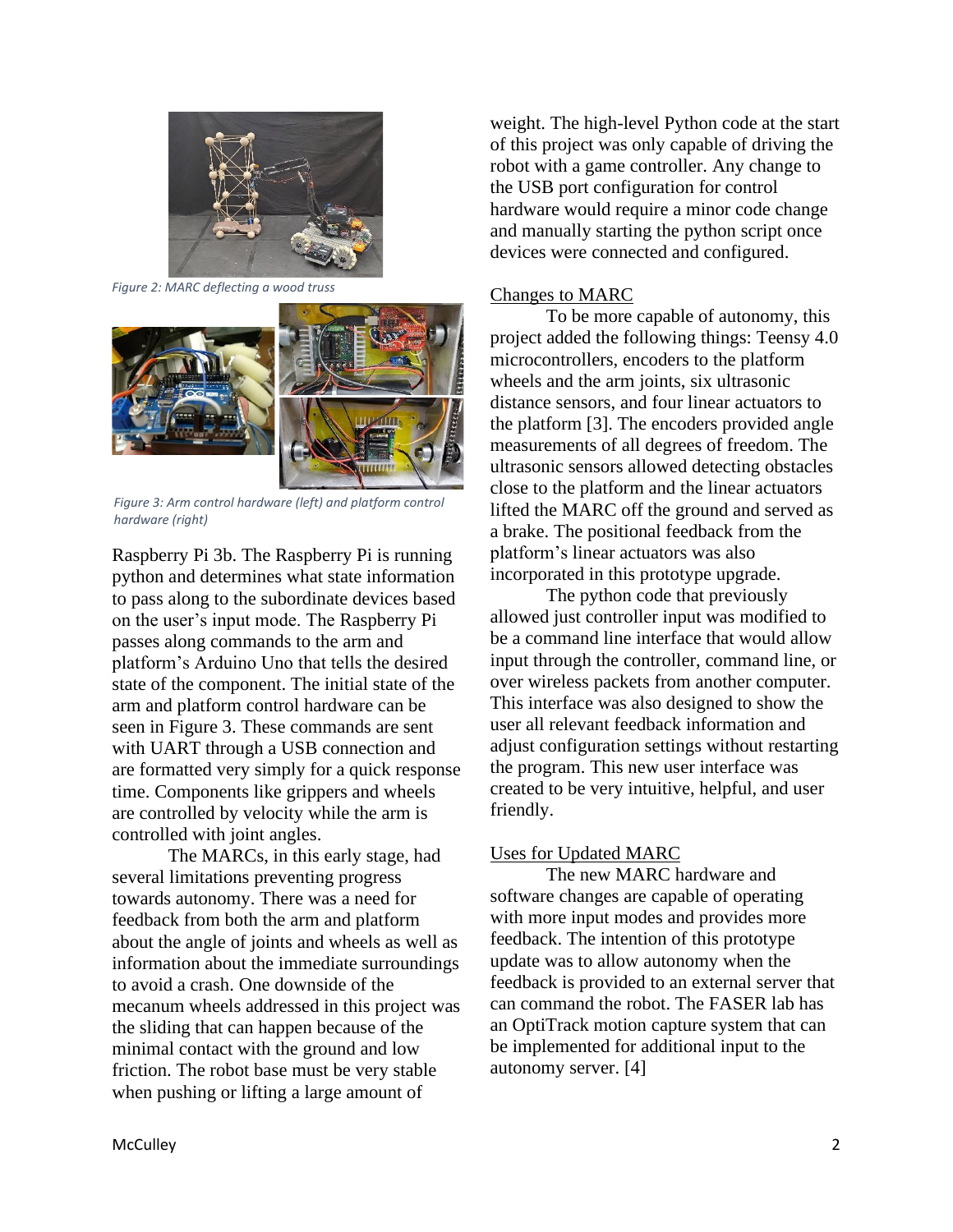Autonomy is needed to carry out more robotics research areas that align with NASA's mission directorates [5]. Completing mobile robot assembly without human input would be useful for building structures on other planets or in uncertain environments. The ability to have two MARCs opens collaborative autonomy research areas useful when objects are heavy or when a job requires two robots. The FASER lab intends to study task assignment with reinforcement learning so jobs and

## Methods

The first main component of the project was upgrading the MARC with more sensors and a way to stop which is handled by either the embedded system on the arm or platform. The second addition with this project was the high-level change to the user interface code handled by the onboard computer.

### Low-Level Changes

The hardware upgrade of more sensors and actuators required a redone circuit and modified embedded C++ code for both the arm and the platform. These changes also required the higher level python code to be modified to work with the new subordinate devices. To support more I/O, the embedded controller on the arm and platform was upgraded from an Arduino Uno to a PJRC Teensy 4.0.

The sensor chosen for the arm was an AS5600 position sensor encoder for the custom wrist because it provided a single analog signal to reduce the number of lines running along the length of the arm. The existing encoders on the arm joints were also utilized since the GearWurx arm has built in position control through standard servo input. The GearWurx Arm 3.0 has a DB-9 connector where the encoder pulse output could be accessed and provided to the microcontroller.

The sensors chosen for the platform were the HC-SR04 ultrasonic sensor and AS5048A high-resolution position sensor encoder. The ultrasonic sensors were mounted along the base with three on the front and three on the back. These provided a good general field of view for about one foot surrounding the platform and they are simple and cheap compared to LiDAR. The platform encoders were mounted next to each wheel axis to give position feedback after the DC motor turns a chain to drive each mecanum wheel.

The linear actuator for the platform was an Actuonix P16-P with feedback and an actuator stroke of 100mm. The feedback was needed so additional sensors wouldn't have to be incorporated in order to know the state of the actuator. A high gear ratio was selected because the four actuators must support the weight of the MARC and its payload. One necessary feature of these linear actuators is they keep their position when power is removed. This is required because if the MARC loses power, it will remain stable and not damage the actuators or MARC.

The Teensy 4.0 is a much more capable microcontroller than the Arduino Uno with 40 I/O pins including many PWM output, analog input, and communication ports. The processor is an ARM Cortex-M7 at 600 MHz which is fast enough to allow for a future MARC upgrade. The electronics were first tested on breadboards to get the code and connections working. Then a protoboard is used to mount all electronics and create wire connection points for each of the sensors or motors. The protoboard typically has to hold very simple components like a resistor or capacitor used in wiring the sensors but the linear actuators required a separate H-bridge chip. A dual H-bridge chip was used on each side of the platform to each control a pair of linear actuators.

For the arm, components are either located at the base or at the end of the arm.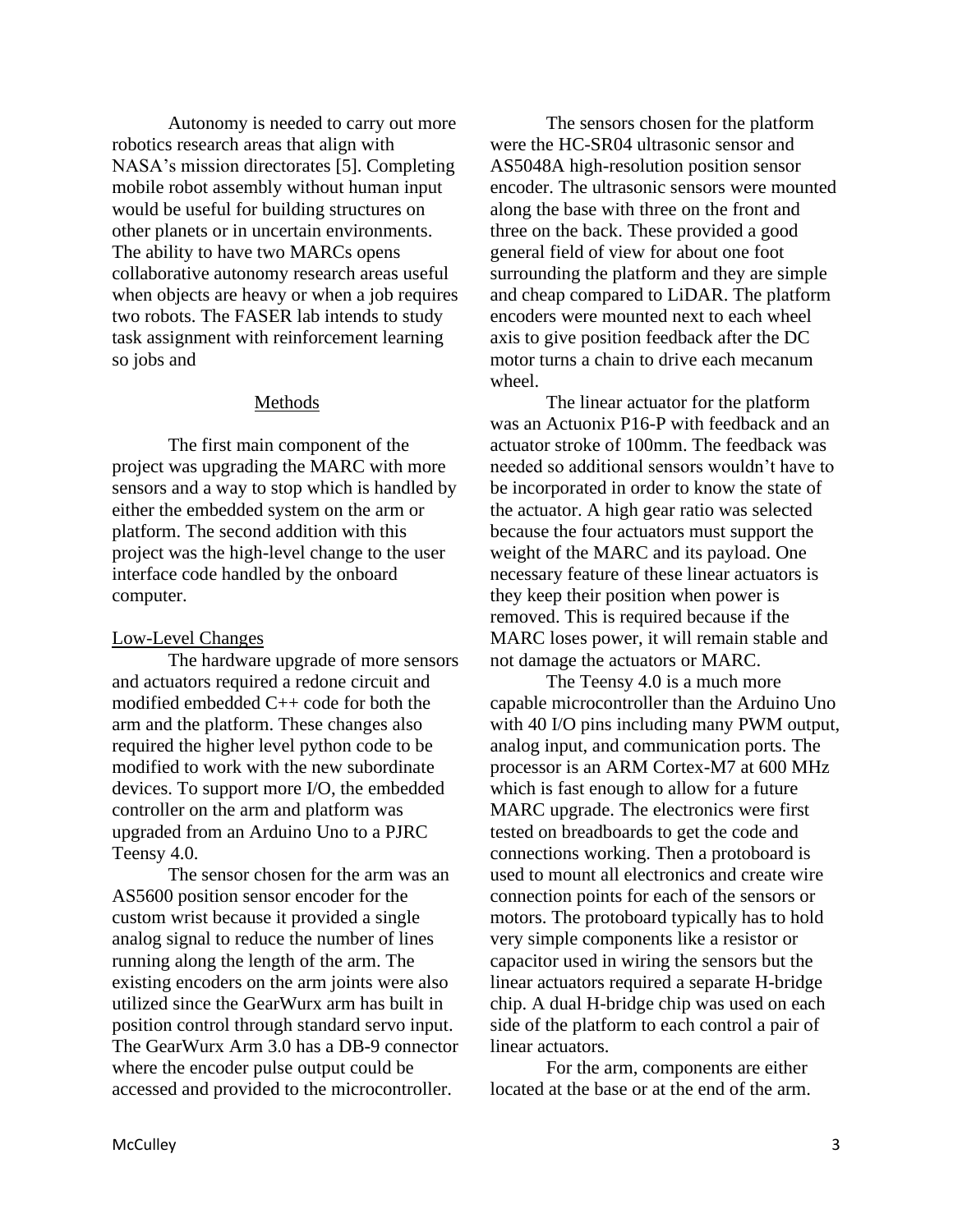The Teensy 4.0, motor controllers, battery, and connection to the arm's control port are all wrapped around the base of the arm. The custom gripper containing two stepper motors and a limit switch, encoders, and EPM are located about 3 feet from the base at the end of the arm. To centralize wires, a 25 conductor serial cable was run from the base to the end of the arm with DB-25 connectors used to keep all connections available in a standard format.

A 25-conductor serial cable was also used on the platform to connect the front and back electronics circuit. With the H-bridge and the large number of sensors being placed on the platform requiring a lot of connectors, it was decided to use two protoboards to distribute the electronics. A DB-25 connector attaches each end of the serial cable to the two protoboards. The protoboard towards the back of the MARC platform holds the Teensy 4.0 which is closer to the Raspberry Pi, making it easier to connect the two. The protoboards are suspended on acrylic laser cut sheets along with the motor controllers that fit into the bottom of the platform hollow sections.

The Arduino IDE is used to program the Teensy 4.0 microcontroller and objectoriented programming is used to structure the code. The flow chart in Figure 4 shows the initialization and then functions called during the main control loop for each device. The Teensy has a standard message format for input and output over UART that uses commas to separate values and a new line character to separate messages. The order of



*Figure 4: Broad view of embedded code structure for the arm(left) and platform(right)*

values is predefined for both the arm and platform and shown in Figure 5.

Additional low-level code changes were done to make the platform and arm more configurable without having to reprogram them. On each device, there is a defined set of input types used to change the value of some variables. On the MARC arm, the encoder feedback can either return the raw values or the calculated angle at that joint. The angle offset used in that calculation can also be changed. The format for changing these variables is to send a command with a different prefix instead of "run." The additional available commands are,

|          | Input                           | Output                                                     |  |  |
|----------|---------------------------------|------------------------------------------------------------|--|--|
| Arm      | run, angle 1, angle 2, angle    | a, angle 1, angle 2, angle 3, angle 4, angle 5, battery    |  |  |
|          | 3, angle 4, angle 5, angle $6\$ | voltage\n                                                  |  |  |
| Example  | run, 150, 90, 90, 0, 0, 0\n     | $a,90,90,20,0,0,12$ \n                                     |  |  |
| Platform | run, x velocity, y velocity,    | p, angle 1, angle 2, angle 3, angle 4, battery voltage,    |  |  |
|          | rotation angle\n                | actuator 1, actuator 2, actuator 3, actuator 4, ultrasonic |  |  |
|          |                                 | 1, ultrasonic 2, ultrasonic 3, ultrasonic 4\n              |  |  |
| Example  | run, $120,0,0 \n\rangle$ n      | p,10,30,10,30,24,200,200,200,200,4,4,5,10,3,5\n            |  |  |

*Figure 5: Arm and platform command format for state input and output with an example*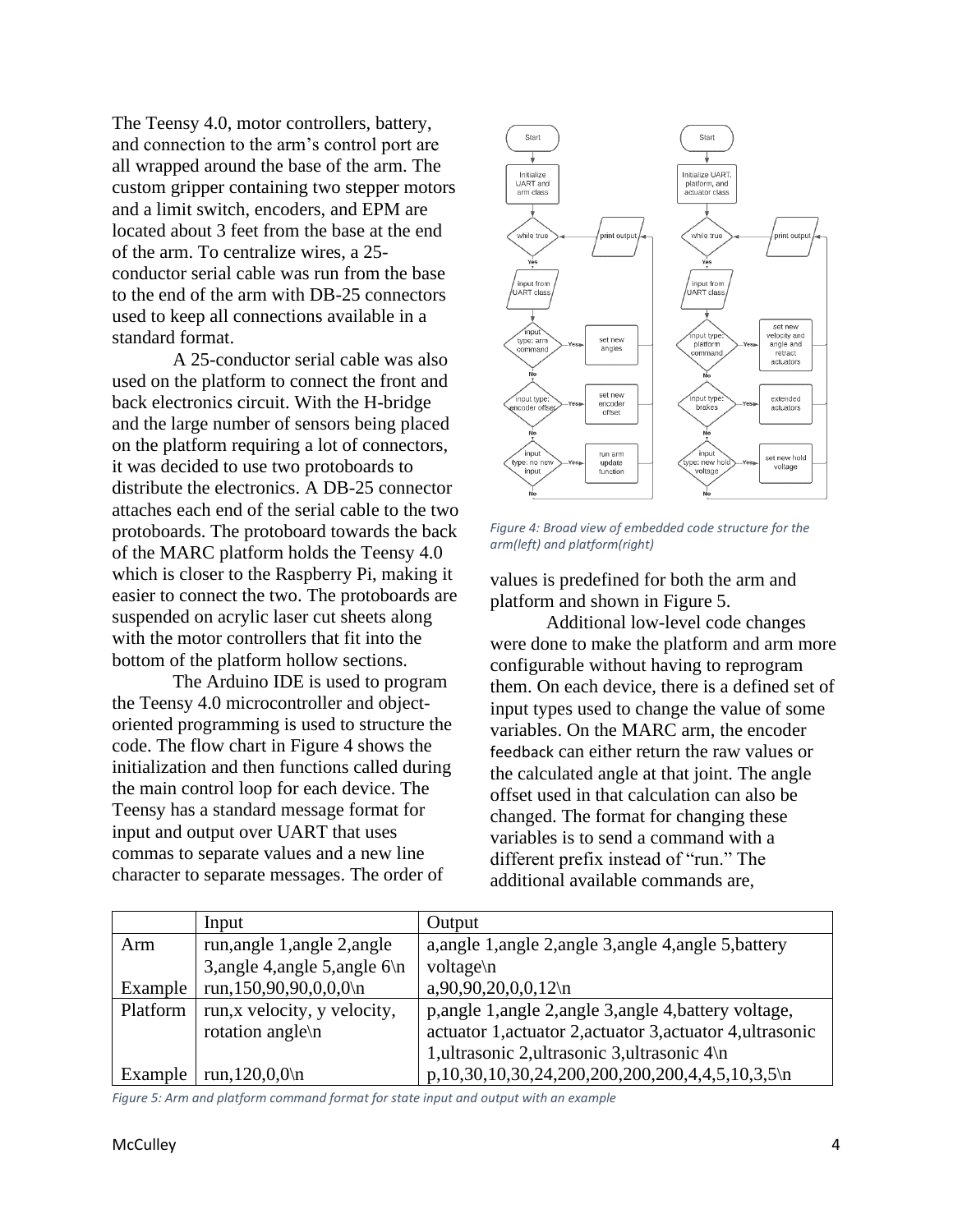"rawEncoder", "angleEncoder", and "encoderOffset." For changing the encoder offset, comma separated values of the new offset are required. Changing this value is intended for easy debugging purposes and could be used to easily apply device specific parameters stored on the controlling computer.

The platform has several new commands relating to the motors and linear actuators. The command "stop" will raise the platform and sending a usual "run" command will lower the platform. The command "newHold" can be used to set the motionless voltage input to the motor controller for each wheel. This voltage level can be different for each wheel and vary by device or current battery voltage, so it was useful to have a quick way to change the value. Each new command for both the arm and the platform must end in "\n" and provide any additional values with proper comma separating format.

#### High-Level Changes

The user interface was primarily designed to interactively handle multiple input sources to the MARC and display output information. The USB polling, command logging, and help feature were added to make the interface more useful and user friendly. The total list of available commands can be seen in Figure 6. The cmd library on python was imported and used as a template for building the user interface. [6] A thread is started in the code to read input from the command line and if the input matches with a defined function then that function is executed. A help function can also be defined using the same name as the input command.

| > ⊹                                                              |                                                      |                            |                           |                               |                              |      |  |  |
|------------------------------------------------------------------|------------------------------------------------------|----------------------------|---------------------------|-------------------------------|------------------------------|------|--|--|
| Documented commands (type help $\langle \text{topic} \rangle$ ): |                                                      |                            |                           |                               |                              |      |  |  |
| angles<br>arm<br>battery                                         | devices<br>encoder<br>exit<br>Undocumented commands: | help<br>logRun<br>logStart | logStop<br>master<br>mode | newHold<br>plat<br>platBrakes | platPing<br>play<br><b>S</b> | stop |  |  |
| <b>EOF</b>                                                       |                                                      |                            |                           |                               |                              |      |  |  |

*Figure 6: Python command line interface available commands*

This new interface supports modularity better by monitoring the USB ports to allow connecting and disconnecting devices without restarting the program. It keeps a running list of active devices and frequently checks if that device is still valid and looks for new devices. Devices are identified by either sending the letter 'a' or 'p' at the front of any output. The code uses this to assign a serial object associated with either the arm or the platform. The mode of operation allowed is dependent on what devices are connected. For example, if only the arm is connected then command line interface with the arm is allowable. If a gamepad and both devices are connected then the user will be given full control of the robot through that controller.

The controller mode of operation remained mostly the same as before this project began. A server mode of operation allows UDP packets containing commands for the arm and platform to be passed along to those devices. Interfacing the MARC through the command line is an option useful for debugging. In this mode, the user can specify a command to be sent to either device or choose from the list of configuration setting commands. The "arm" and "plat" command sends the provided line of text directly along to the appropriate device. The command "stop", for example, sends halt commands to both devices and prevents additional commands until "play" is entered.

The "devices" command lists if the arm, platform, controller, or server are connected. "Mode" will list the current operating mode and "master" will give operating preference to either the server or controller when both are available. The log related commands allow the user to save the device commands sent in a log file and resend those exact commands keeping all timings the same. This is useful for testing the repeatability of certain sequences of moves that may be performed autonomously.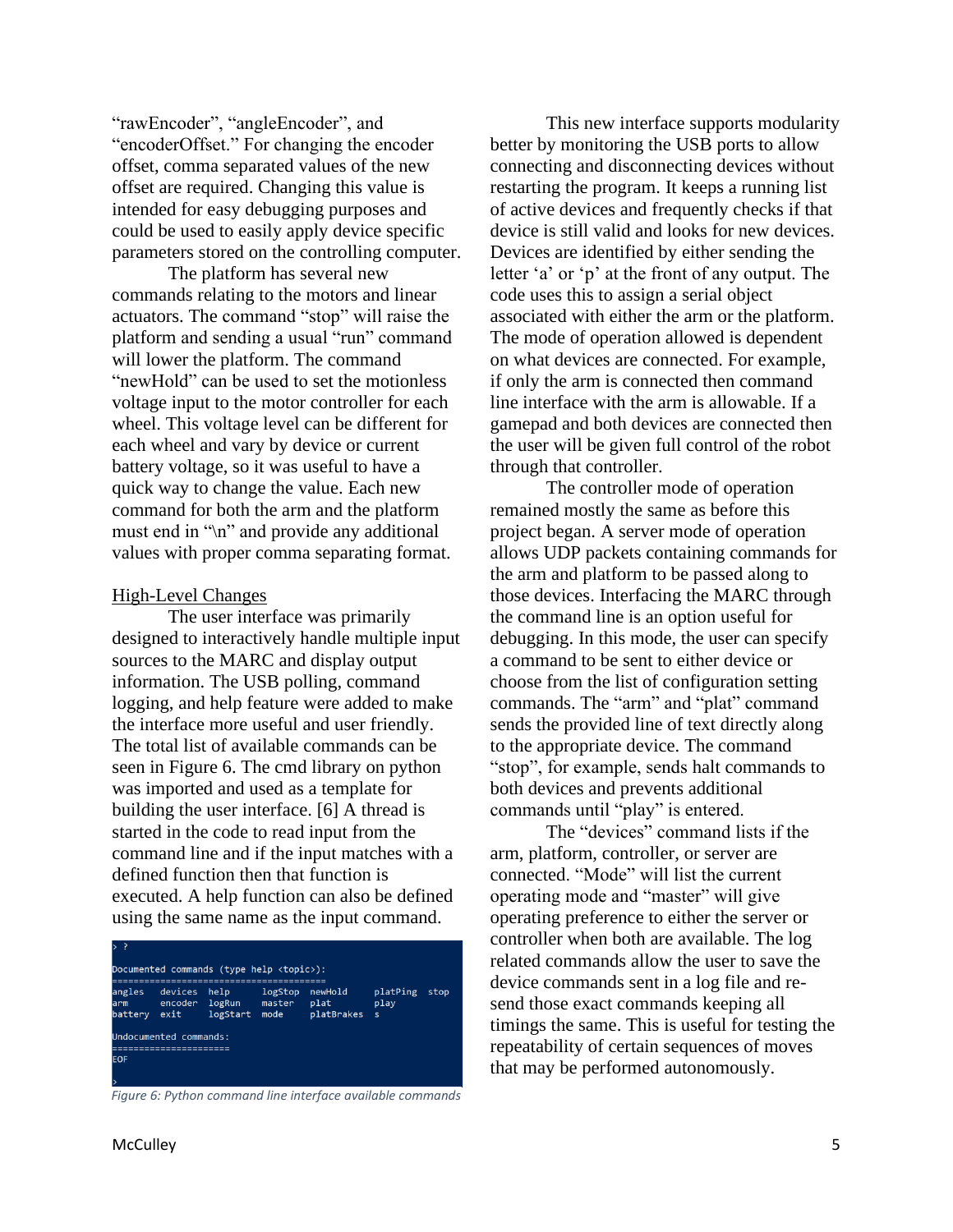The feedback from devices is read by a thread and stored in arrays for when the user wants that information. Commands like "platPing", "platBrakes", "battery", and "angles" will display the most recent feedback related to that command.

#### Testing

A standard process of incremental testing was used in developing the hardware and software changes. The new feature is always implemented and tested in an isolated environment such as a breadboard or separate code file. Once the feature is completed, each possible use case is tested. When the hardware or software passes all tests and withstands most possible external errors, then it is integrated into the entire system. After integration, the entire MARC is tested ensuring the new and existing features work as intended. This process helps reduce bugs or flaws that can accumulate when new changes are put directly into implementation.

#### Results

#### Low-Level Changes

The circuit hardware was mostly completed for both the arm and the platform for a single MARC. Some additional changes to the MARC midway through the project was imposed by new FASER lab needs. This caused development time to be shifted from the original plan to implementing new features. These two new features located at the wrist of the MARC were a new degree of freedom and a new magnetic gripper. The additional DOF was added after the last joint on the GearWurx arm to allow for the rest of the gripper to rotate left and right. The second change was an alternative end effector that replaced the finger gripper with an EPM device that can create an electromagnet for attaching to a custom gripper on the device being picked up. The original gripper was kept as the main feature but the EPM also had all

wiring required so the two could be interchanged.

#### Platform

The distribution of electronics between the front and back of the platform worked well with the 25-connector ribbon cable sitting flush along the bottom of the platform and secured to the metal supports. It is convenient to have two centralized points of connection for plugging in the actuators and ultrasonic sensors. The wiring would be messy if all components were connected to a single protoboard. The actuator H-bridge was a tight fit and the protoboard had to have some traces cut to make the connection point share rows with the H-bridge. There was a problem with a particular brand of wires used at first that kept breaking from the protoboard.

The encoders on the wheels were not fully integrated. Only two wheels had the encoders mounted and the hardware did not include the intended I2C multiplexer or the ability to connect that to the Teensy 4.0. The accompanying low-level code to read from the encoders and relay that as feedback was not written. The ultrasonic sensors and actuators were tested but not fully integrated. These features were not able to be fully integrated into the entire system because they caused delays that were unfavorable to necessary functions of the code. The physical mount for these features was designed but never completed so the actuators and ultrasonic sensors could not be mounted on the platform. The current state of the platform can be seen in Figure7.

The distributed H-bridges are convenient because where the actuators sit is close to the control hardware where they connect so the included wiring is long enough. For the ultrasonic sensors, the connections made near the protoboard are less than an inch long so cable extensions will have to be routed from the sensor to the appropriate protoboard. The DB-25 connectors on the platform were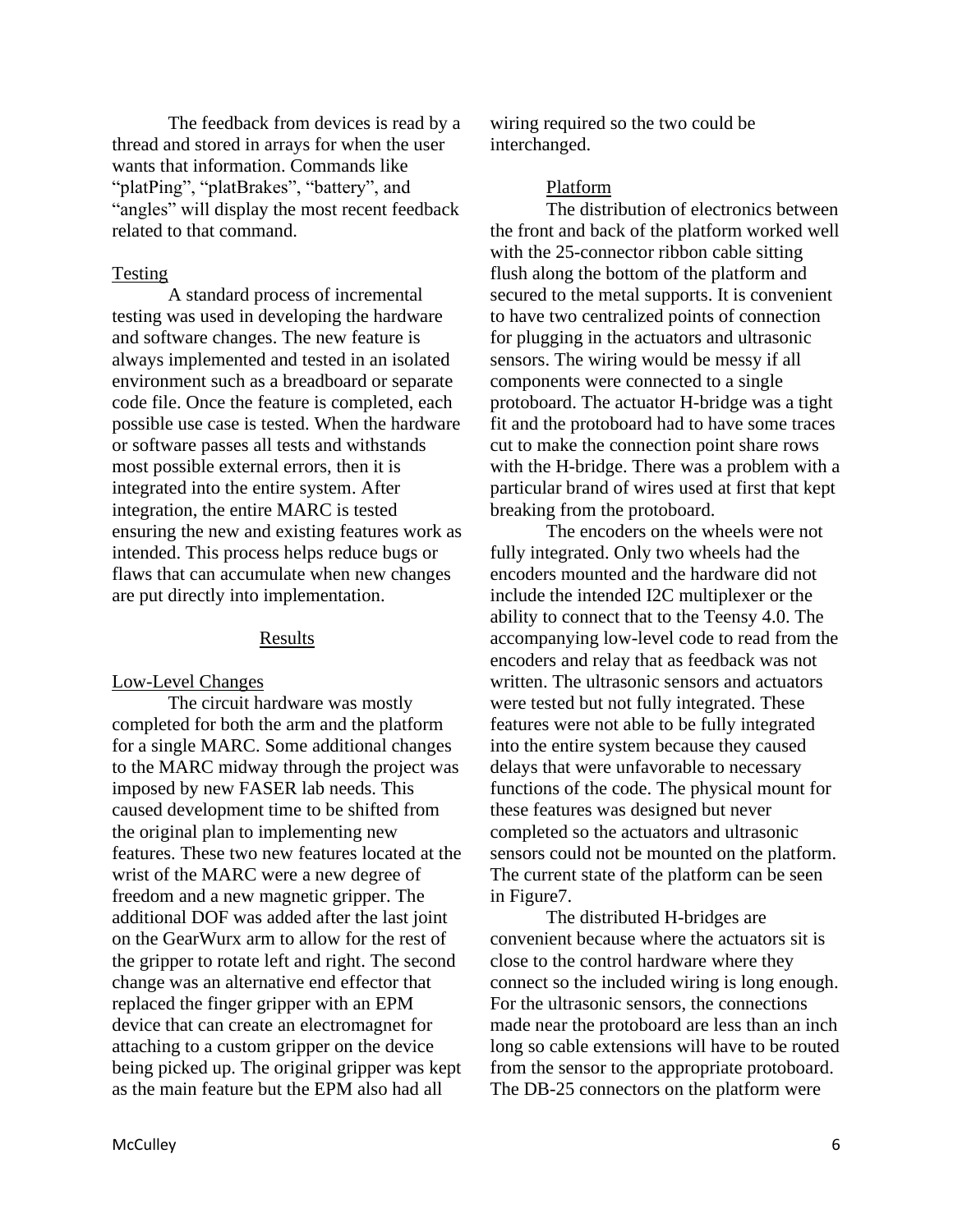

*Figure 7: Platform with new Teensy 4.0 prototype circuit*



*Figure 8: Surface mount battery connectors*

bulky and could have been designed better to either be mounted on the protoboard or mounted somewhere more permanent. A better battery connection point was also an unplanned addition that can be seen in Figure 8.

### Arm

A Teensy 4.0 update on the arm was successful and resulted in a clean protoboard full of connectors that either go to devices on the arm's base or head to the DB-25 connector to be routed up to the end of the arm. The current state of the arm control hardware can be seen in Figure 9. The DB-25 Connector is also used to send the output from the stepper motor controllers to the wrist and can be seen in figure 10. This design required some consideration about the current going through the long length of thin 28 AWG. To prevent

too much voltage drop over the almost 3 feet length of wire, multiple conductors were used for some higher voltage lines. The 5V line used 2 and the 12V used 3. This use of additional wires to allow higher current and the large amount of existing control signals use all 25 conductors in the wire. To make connectors at the end of the wrist given that some voltage levels are carried in multiple wires, a small piece of a protoboard was used to solder common voltages together and create wires that go to connectors. The small board can be seen in Figure 11. Wires longer than a few inches going to or from the encoders and stepper motor drivers are put in cable shielding.

The encoders on the arm are available to the Teensy 4.0 through using a monitor splitter that uses the same DB-9 connector. This allows the encoders to be used by the arm itself and gives an easy access point without requiring splicing into wires. Code to read the encoders was tested in isolation but it was found too slow for use in the whole system. It is slowed by the pulseIn command in the Arduino library that waits for a signal to have a falling edge and then counts the time until the falling edge. This function can have the timeout value changed as a parameter but blocking the code to wait for encoder signals is too slow considering the rest of the program running. A thread running the pulseIn function or a custom non-blocking version of the function would be required to solve the problem. The encoder on the custom wrist joint was installed but later removed with the addition of the new DOF that can be seen in Figure 11. There was wiring and code changes made to support that encoder, but it was not tested or implemented.

An addition to the control hardware needed for the new joint was an H-bridge on the arm's protoboard in order to control the DC motor. The new DC motor has a hall effect sensor to provide position feedback. Some wires in the 25-conductor cable were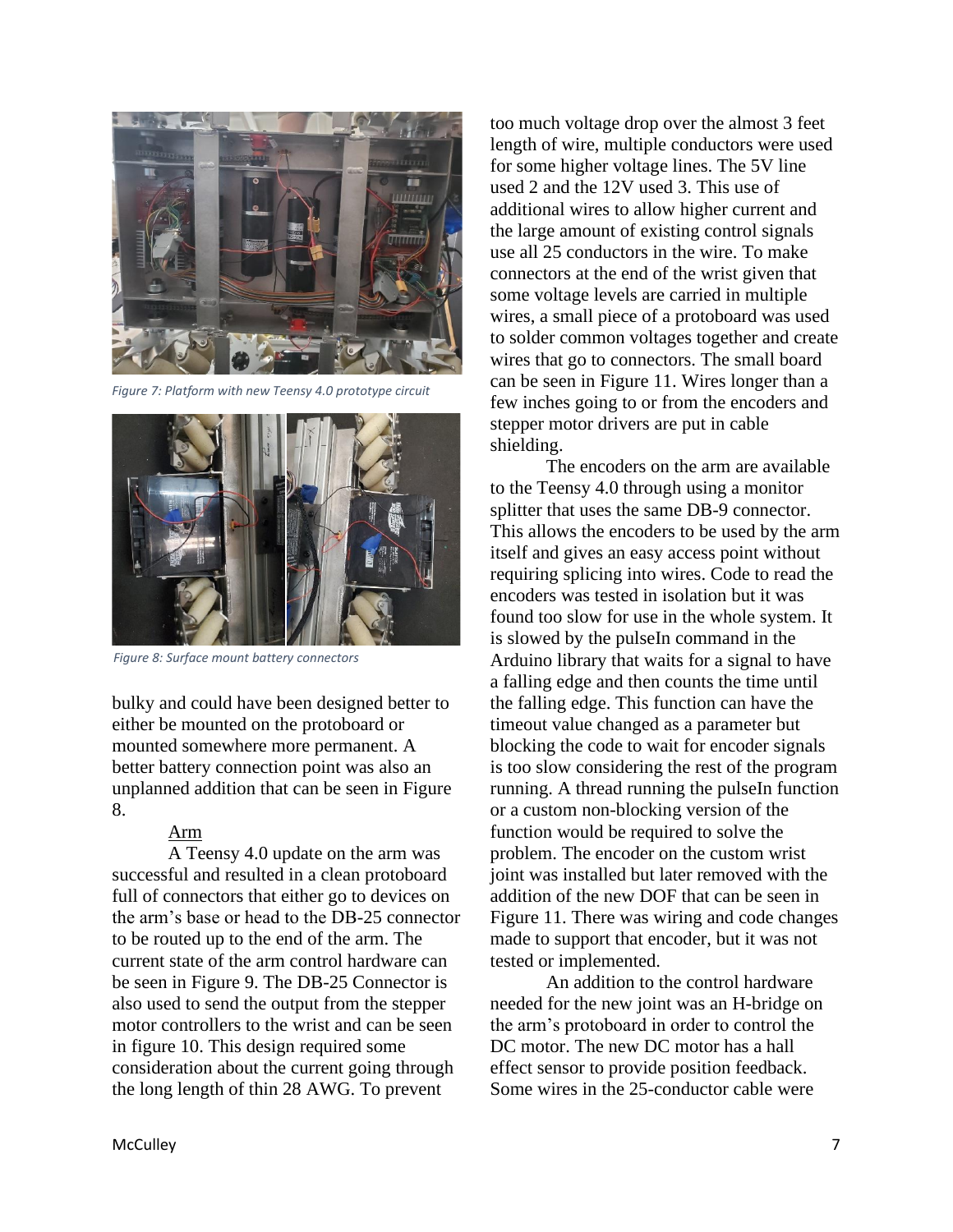

*Figure 9: Arm's Teensy 4.0 control board with connections for all external devices*



*Figure 10: Side picture of the MARC with DB-25 at the base of the arm*

dedicated to that DC motor control and feedback. This way of getting information to and from the wrist of the arm was successful and the new joint was fully integrated into this prototype upgrade of the MARC. The new degree of freedom required code change to the python so there is now a variable for the number of joints and the controller will behave according to what version of the MARC is being used. An additional feature was also added to easily switch between the old and new control scheme. This was done with a toggle of the Y button on the controller and was intended to help operators who are used to the original control schemes. The new

joint was implemented fully and there is easy control of the gripper's rotation to the left and right.

An unplanned part of the switch from an Arduino Uno to Teensy 4.0 was that the stepper motor controller was not responsive because the Teensy 4.0 operates on a lower voltage of 3.3V. The stepper motor controller defines low voltage as anything below 4V which was not known originally so a logic level shifter had to be added in order for the two devices to successfully communicate. Since it was an unplanned addition, the logic shifter board is suspended above the H-bridge as seen in Figure 9.

Figure 12 shows the EPM gripper that required a UART and PWM connection ran up to the end of the arm. These were again done through the 25-conductor cable. The wiring and code were created and the device was tested but it was not fully integrated into the MARC. The connector on the MARC limit switch for the rail holding the gripper fingers was changed to a breadboard wire male and female connection instead of the previous connector that clipped in and was difficult to disconnect. The previous connector would have wires become disconnected often because of the force needed to separate the two.



*Figure 11: New DC motor joint and small board to handle wires*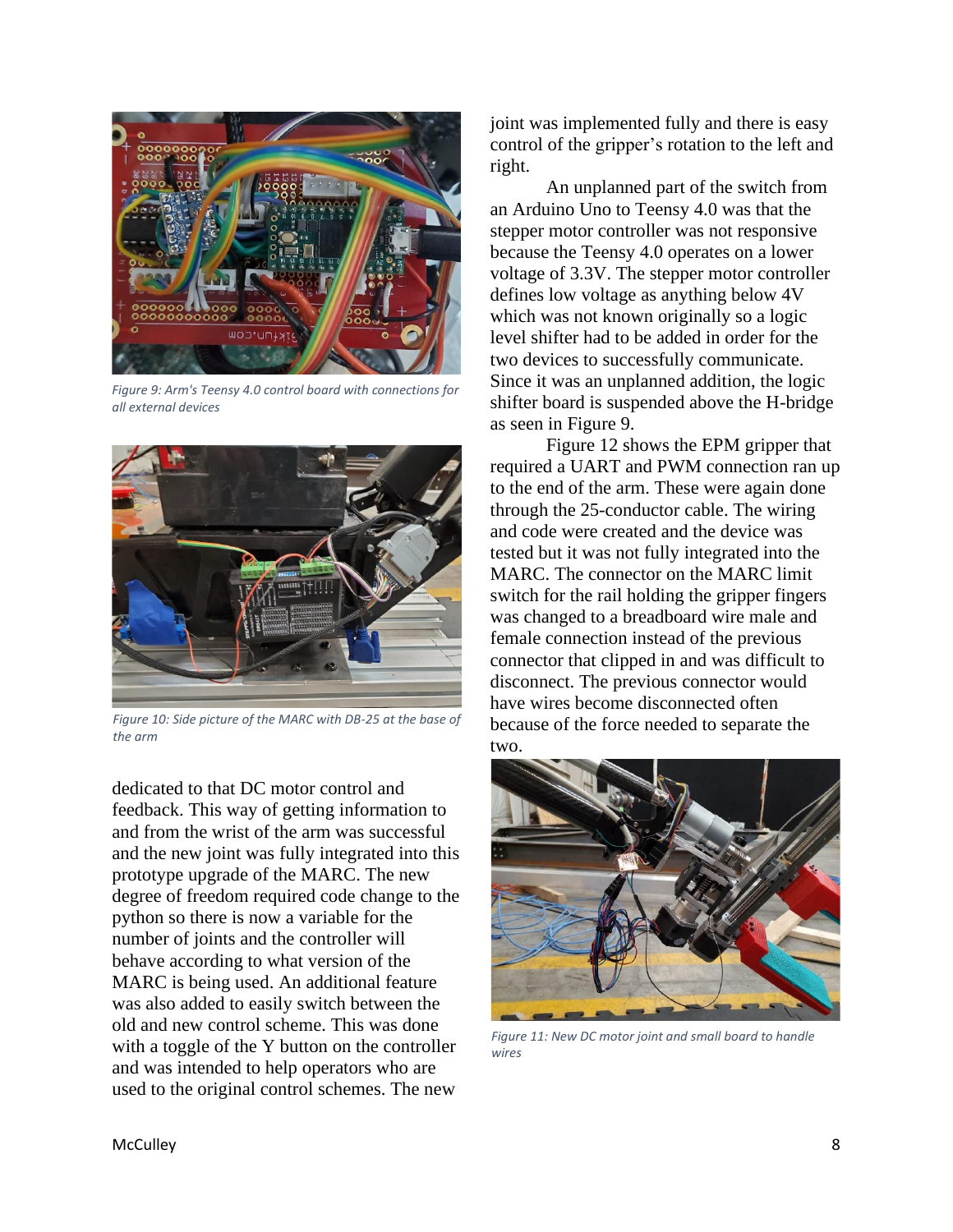

*Figure 12: EPM gripper*

#### High-Level Changes

The python user interface was a success and it allowed easy debugging and advanced use of the MARC but it was found less useful for regular use. The python script would startup automatically when the Raspberry Pi was powered on and the user would pick up the controller and start operating. Very rarely in our research did we need to connect to the computer wirelessly to open the command line interface. One new part of the upgrade used every time on startup is the USB polling. It is very convenient to have the Raspberry Pi recognize both devices and the controller and then automatically switch to controller mode. The feedback feature worked as planned but because the arm and platform weren't providing meaningful feedback, it was not useful. One down side of automatically starting the python script was that it would run in the background and the user interface could not be accessed unless it was terminated and started manually.

The logging feature was used minimally and the repeatability of most actions was low enough that it could not be trusted. The platform when given a simple trajectory to drive some small distance would end up in a different place after replaying the logged moves. The arm had similar troubles and because of the position control feature, the user would have to be careful to start and end the robot in the same pose when recording moves. This is because otherwise, the robot will snap from the end of the playback to where it started otherwise. While the server

interaction with the MARC was not implemented, the updated prototype of python code was a successful step towards autonomy.

### Discussion

#### Lessons Learned

There were several missteps in the design process and overlooked design details that prevented something from working. These delays include the need for a logic level shifter and the linear actuator mount in the back being blocked by the Raspberry Pi and emergency stop switch. Hardware limitations became a setback when the Coronavirus pandemic limited in person lab access. The user interface became a priority throughout the first semester of this project where there was no lab access. During the second semester, a lot of progress was made on one of the MARCs but that was slowed by other projects needing to use the MARC. There were many weeks where the MARC had to be fully operational so changes had to be very limited. Given the challenges and setbacks faced, the MARC still became more developed and moved away from the limited output on Arduino Unos. This project has overall improved the FASER lab's path to the goal of autonomous space assembly.

### Future Work

The project has many components still needing to be integrated and tested. Once the MARC has finished getting all updates for this prototype, the autonomy server can be created and robots will be controlled from the server. The user interface will be more useful when the gamepad controller is used less and the server becomes the main form of controlling the MARC. At the same time as developing autonomy, the second MARC that is still on the first prototype can be reconstructed and upgraded to the second prototype as well.